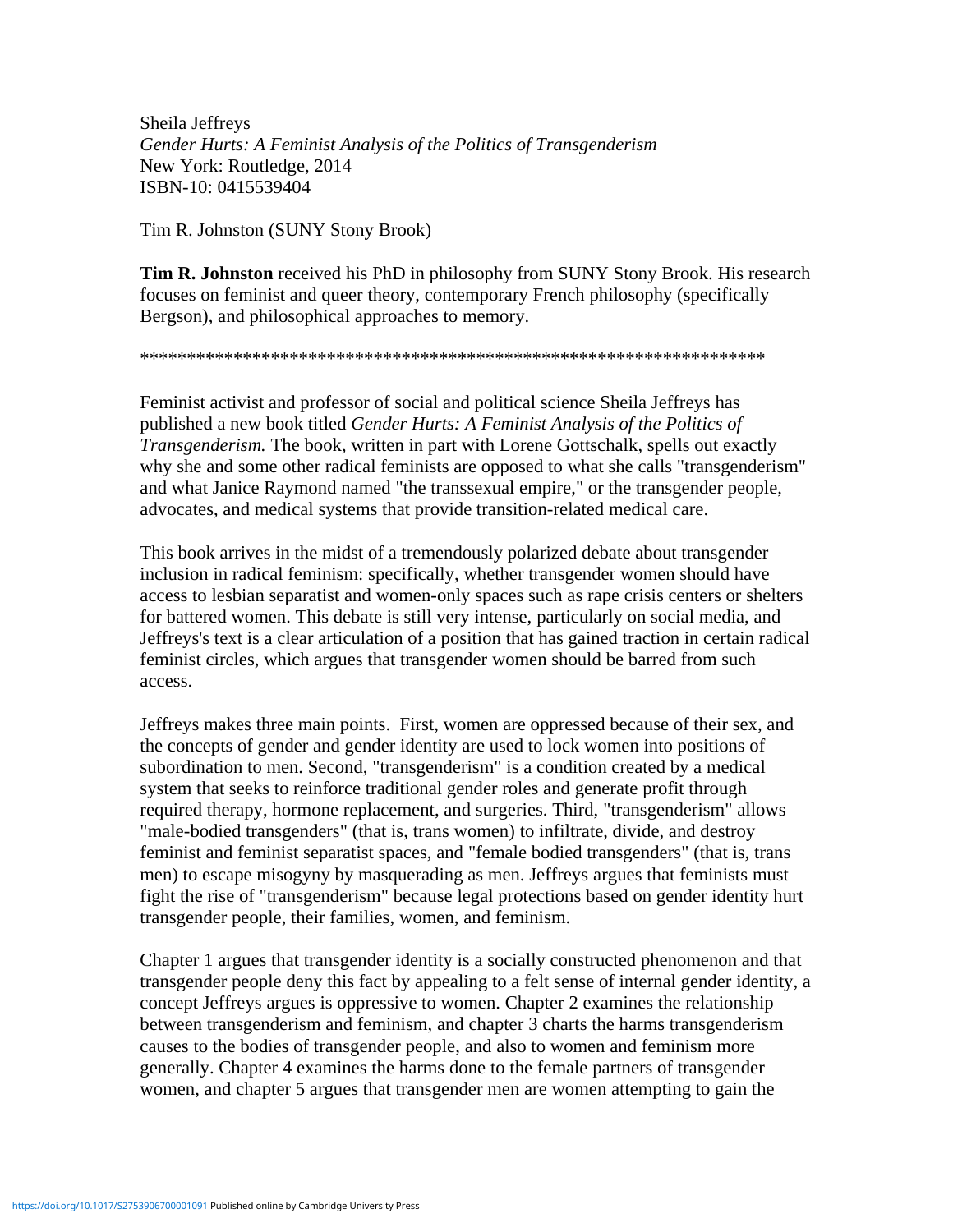privileges of patriarchy. Chapter 6 argues that transition-related care for children and young adults, such as puberty blockers and hormone therapy, are a form of eugenics. Chapter 7 charts how legal protections for gender identity harm women, and the final chapter focuses explicitly on the question of transgender women gaining access to women-only spaces.

Before discussing the aspects of the text I find worthwhile and compelling, I want to outline two problems with the text as a whole. First, Jeffreys relies on a very small, controversial, and often outdated set of texts and evidence to support her arguments. She does not acknowledge the controversial or contested nature of this evidence, nor does she entertain significant and established evidence that is critical of her position. Second, the tone of the book is extremely disrespectful, and there are several places where Jeffreys engages in significant misrepresentations of transgender people, their allies, and research. These problems call into question not only the book's academic integrity, but also Jeffreys's scholarly objectivity and rigor.

To the first point about evidence, Jeffreys claims that transgender activists have effectively silenced all criticism and positions herself and other radical feminists as the victims of this censorship. It is completely true that members of both the radical feminist and transgender communities have engaged in vilification and personal attacks. There is no doubt that people have said terrible things about Jeffreys, and both parties are responsible for a climate in which conversation is almost impossible. That being said, in reading the text it is clear that Jeffreys assumes the position of the censured critic in order to excuse her outdated and selective bibliography and to avoid asking whether the lack of evidence supporting her position may reflect its inaccuracy. It becomes obvious early on that for Jeffreys, everything that does not support her position is no longer science, reasoned argument, or important personal narrative—it is pro-transgender propaganda.

For example, in chapter 1 she discusses the history of transition-related care and asserts that "the male demanders [transgender women asking for transition-related care] fell into two categories: homosexual men who felt unable to love men while remaining in a male body; and men who were overwhelmingly heterosexual and transgendered as a climax to their interest in cross-dressing" (22). The view that transgender women fit into one of these two categories is the crux of her later claims that transitioning is a form of eugenic social control (124), that cross-dressing leads to transitioning (84, 94), and that transgender women want to gain access to women's spaces to satisfy their erotic desires (154–55). She supports this point with the work of three researchers—Ray Blanchard, J. Michael Bailey, and Kiira Triea. All three have been at the center of a long controversy, and the soundness of their research is still a matter of debate. All three have also been subject to a tremendous backlash from the transgender community. Rather than argue why she feels comfortable trusting this research, Jeffreys uses the backlash as a smokescreen to avoid discussing the academic concerns at the heart of the controversy, and to justify her exclusive reliance on this contested material for many of the key premises of her argument.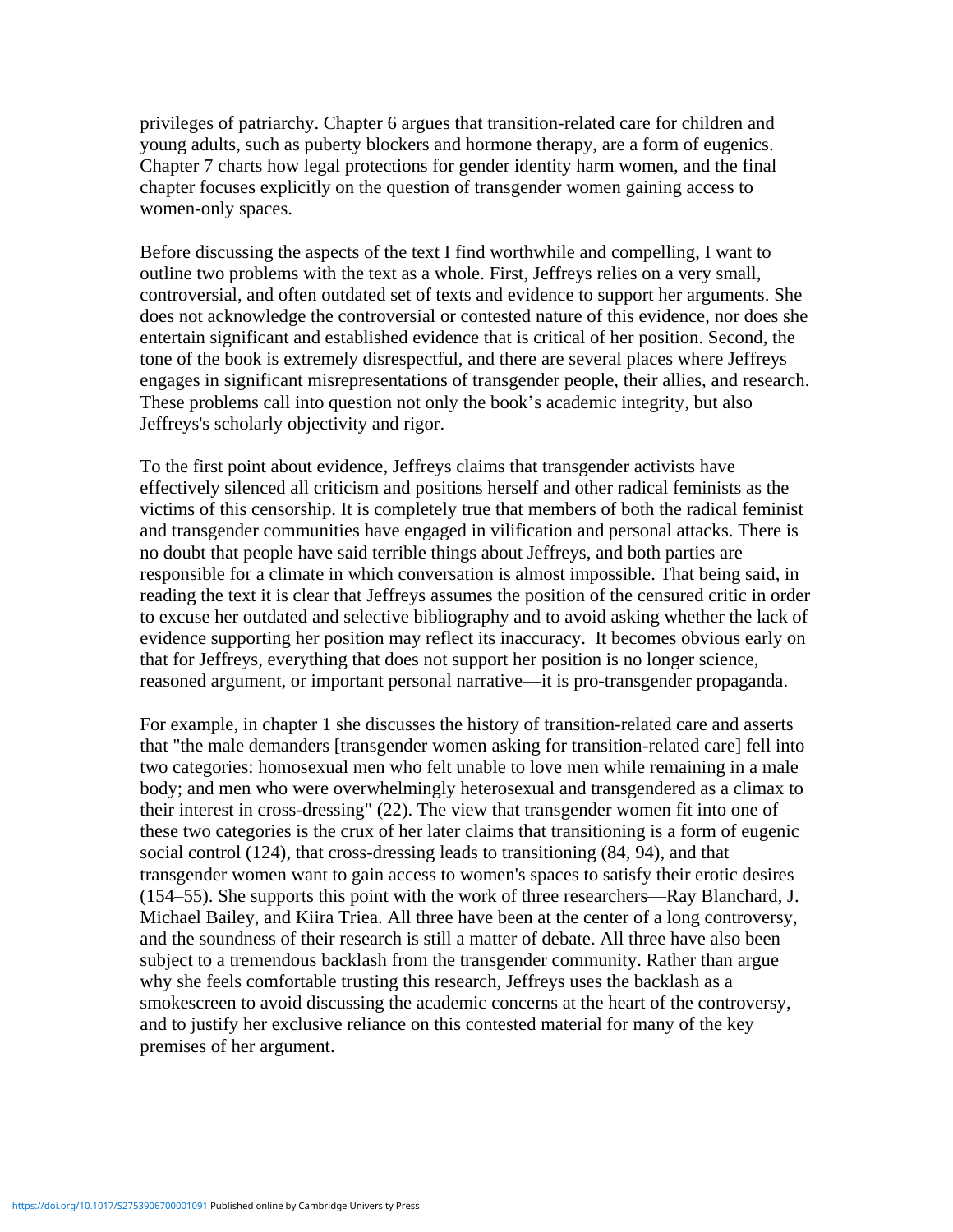Another striking example also comes from chapter 1 where she seeks to "identify the forces of male power that constructed transgenderism as a category separate from homosexuality in the twentieth century" (20) in order to debunk the concept of gender identity or a feminine essence. Jeffreys argues that transgender people and the medical establishment have created both the subject position of the transgender person as suffering from gender dysphoria, and also a set of expensive, dangerous, and irreversible medical interventions to treat this condition. Anyone familiar with Foucaultian biopolitical critique will recognize this analysis. And though I agree with much of what she has to say, Jeffreys is simply (and revealingly) wrong when she claims that, "in relation to transgenderism over the last two decades, during which time the construction of this practice has been at its peak—with certain notable exceptions (Gottschalk 2003; Hausman 1995; Jeffreys 2006, 2008)—there has been no such social constructionism analysis" (17).

To the contrary, there have been many transgender people and allies who have used the resources of social constructionism to question both the medicalization of transgender identity and the social forces that constructed the diagnostic criteria for gender identity disorder (GID) and gender dysphoria (GD) (Wilchins 2002; Spade 2003; Butler 2004; Stone 2006; Valentine 2007; Johnston 2013; Wilchins 2014). These theorists share many of Jeffreys's concerns, particularly around the heterosexism inherent in the now outdated diagnosis of GID. Omitting a discussion of this rich debate allows her to cast transgender people as either bullies forcing doctors to provide dangerous medicine (21), or dupes of a medical system intent on profiting from their unhappiness (183). Either view evacuates transgender people of any agency or moral complexity, a rhetorical move that is the hallmark of demonization and dehumanization. It is too bad that Jeffreys did not engage with, or at least acknowledge, this large body of well-respected work. She misses an opportunity to align her critique with the work of respected transgender theorists and begin to build common ground between the radical feminist and transgender critiques of heterosexism.

Let me be clear. No book or argument can contend with all of the literature and anticipate all counter arguments. We must inevitably make choices about our sources and about how we present controversial material. Jeffreys, however, is not making editorial decisions; she is ignoring important material and presenting controversial topics as if they are settled and established fact. It is clear that Jeffreys made her up mind long before examining and selecting her evidence.

Turning to my second overall objection on tone, I want to be clear that I believe it is important that people are able to critique groups of which they are not members. But when the group you are criticizing is a significantly marginalized and vulnerable population, it is especially important that such critiques be grounded in respect. Unfortunately, the tone of Jeffreys's book quickly moves beyond criticism and into scorn. Her refusal to use transgender people's preferred names and pronouns, in addition to her use of the term *transgender* as both a noun ("transgenders") and process ("transgendering"), are hurtful and inflammatory. Jeffreys argues that her choice to not respect pronoun preference is politically important (8–10), and although I disagree, I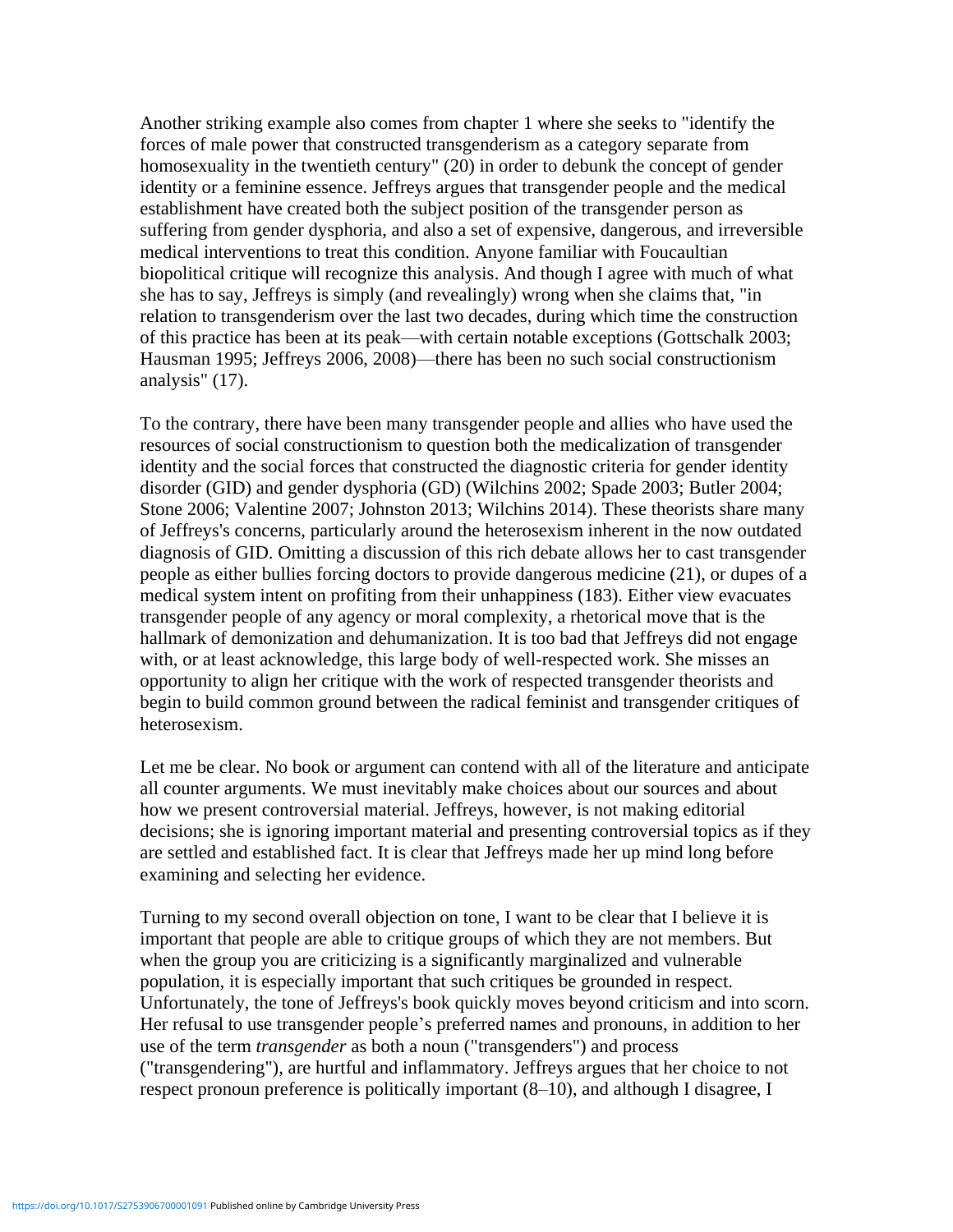could grant her that point if the text were not also riddled with significant misrepresentations of both evidence and arguments that are clearly intended to malign and discredit transgender people and their supporters. This includes character assassinations and misrepresentations of transgender people and allies (49–50, 53, 125– 26), straw-man presentations of counterarguments (5, 42, 43–44, 50–51), and red herrings (34–35, 69–71, 95, 133–34, 154–56).

Jeffreys's misrepresentation of evidence and questionable methodologies are particularly clear in the final three chapters. Chapter 6 examines the important issue of providing irreversible, transition-related medical care to children and young adults. Jeffreys draws an analogy to the history of the eugenics movement in the United States, and makes the argument that "a regime of transgendering children as well as adults has the effect of eliminating gender non-conformity through shoring up a correctly gendered and heterosexual state and citizenry" (124).

Jeffreys's criticism raises an interesting question: are a variety of gender-nonconforming behaviors being shoehorned into being called "transgender," or are transgender children being given access to the conceptual and medical tools to express their experience? Far from analyzing this question, Jeffreys claims that children with unacceptable gender expression are coerced into transitioning to normalize their behavior, a view that completely ignores the agency of the children involved. Boys who play with dolls are not forced to transition in order to align their love of dolls with their new female sex. The children themselves are the ones requesting these interventions, often in the face of tremendous resistance from parents and family. Without incorporating the voices of these children and their parents we are left with a familiar form of "won't-someone-think-ofthe-children" handwringing that is not an argument; it is fear-mongering.

Jeffreys's most offensive claim misrepresentation comes in chapter 7, where she argues that "men who transgender are more prone to criminal behavior than other men are. Research from the United States has shows that 21 per cent of men who transgender had been sent to prison for any reason, which contrasts with 2.7 per cent of the general American population" (157). This statistic is accurate, but it does not demonstrate that transgender women are dangerous or inherently more prone to criminal behavior than are their cisgender peers. What this statistic shows us is that transgender women are economically disadvantaged, are more likely to be homeless because they have been disowned by their biological or legal families, must often turn to the underground economy to survive, and are disproportionately targeted by law enforcement for punishment that often includes incarceration. This is made perfectly clear in the source material that Jeffreys is referencing (Grant et al. 2005, 158). Jeffreys's obvious misrepresentation of this material is not only bad research; it is a morally reprehensible misrepresentation of a vulnerable population.

It is worth noting that Jeffreys does raise several points that merit serious consideration. For example, transitioning is not a process you go through alone and the partners and family members of those who transition have a right to express their feelings and criticize the behaviors of their transitioning partners without automatically being accused of